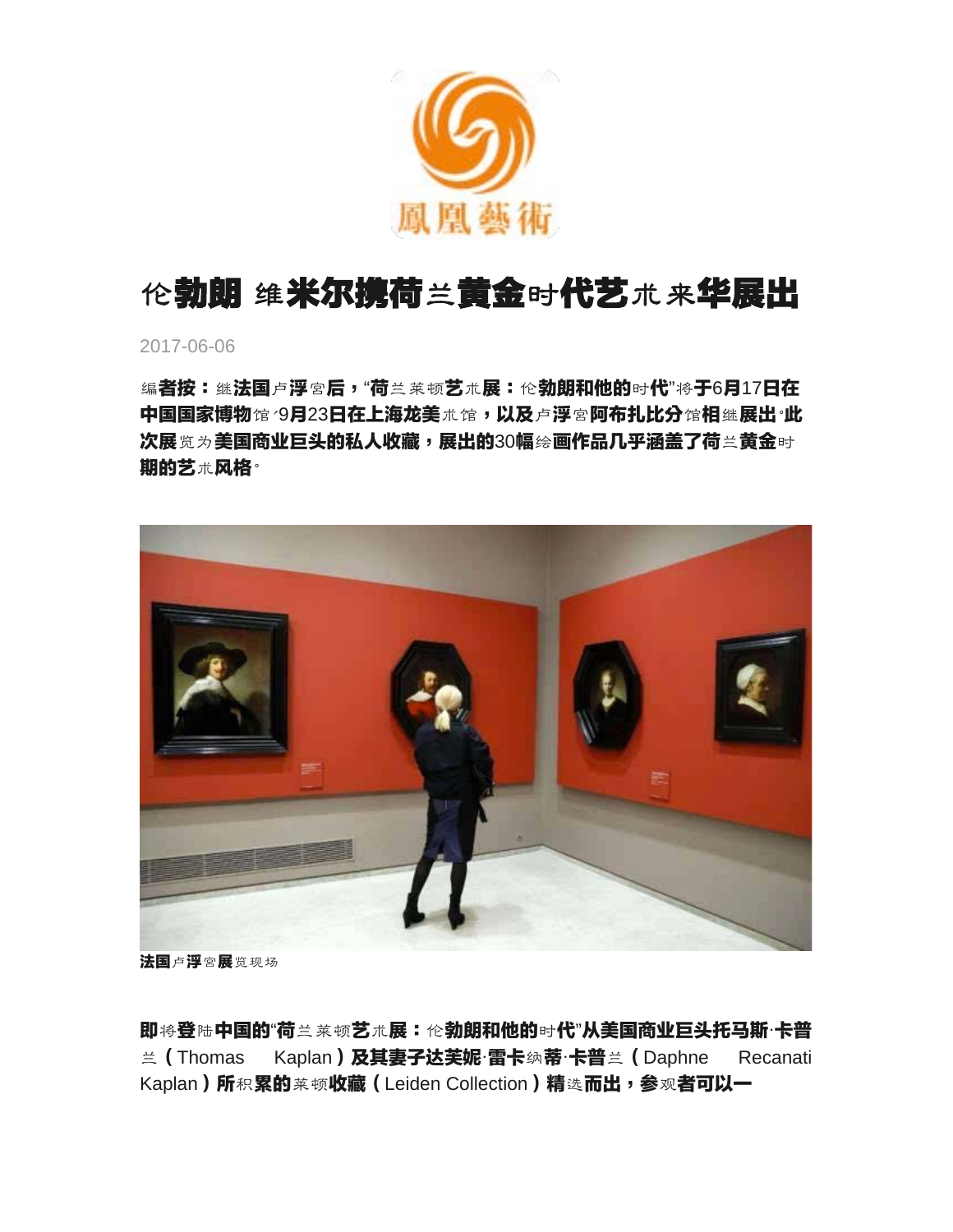次饱览荷兰莱顿地区的黄金时代最伟大的画家的30幅绘画作品,其中包括伦勃朗 (11幅,包括1幅最新归到伦勃朗名下的作品),维米尔(1幅,这也是维米尔作 品首次在国内展出),以及荷兰风俗画家扬·斯特恩 (Jan Steen) /弗兰斯·哈尔斯 (Frans Hals)等重量级艺术家,几乎涵盖了荷兰黄金时期的各种艺术风格<sup>。</sup> 他们的这批收藏也被认为是17世纪荷兰绘画最大的私人收藏<sup>。</sup>



**托马斯·卡普兰在卢浮宫** 

#### 莱顿的伦勃朗和荷兰的黄金时代

1606年,伦**勃朗出生于荷**兰莱顿,**他留给世界的图像除了那**张为**自己惹来官司的"** 夜巡"外,还有一系列惊人的自画像,这些自画像像是伦勃朗的自传,展示了**他从** 一个年轻 **'英俊 <sub>'时</sub>髦的成功画家,到孤<sub>独</sub>的老年<sup>。</sup>此次"荷兰莱顿艺术展:伦勃朗和** 他的时代"展览中,观众可以看到一张伦勃朗28岁的自画像,此时的艺术家生活在 阿姆斯特丹,英姿勃发的他跻身主要肖像画家的行列,这一年他与一名富有的姑**娘** 结**婚置业,并且<sub>开</sub>始了自己的艺**术**收藏<sup>。</sup>**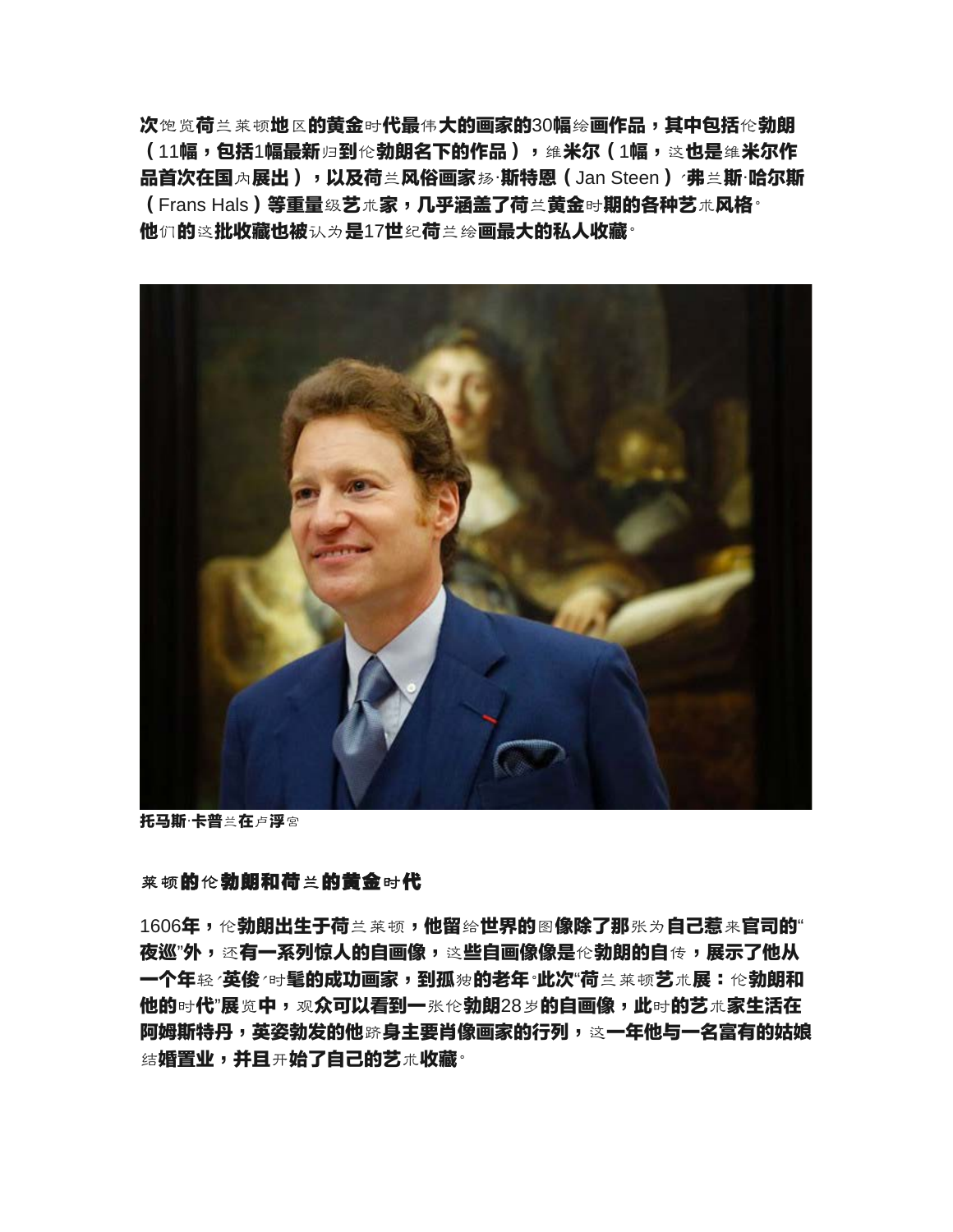

伦勃朗,自画像(28岁),1634

伦勃朗从1621年投身绘画,并在1624年获得了在荷兰当时最著名的画家彼得·拉斯 特曼 (Pieter Lastman, 1583 -1633) 在阿姆斯特丹的画室中当学徒的机会,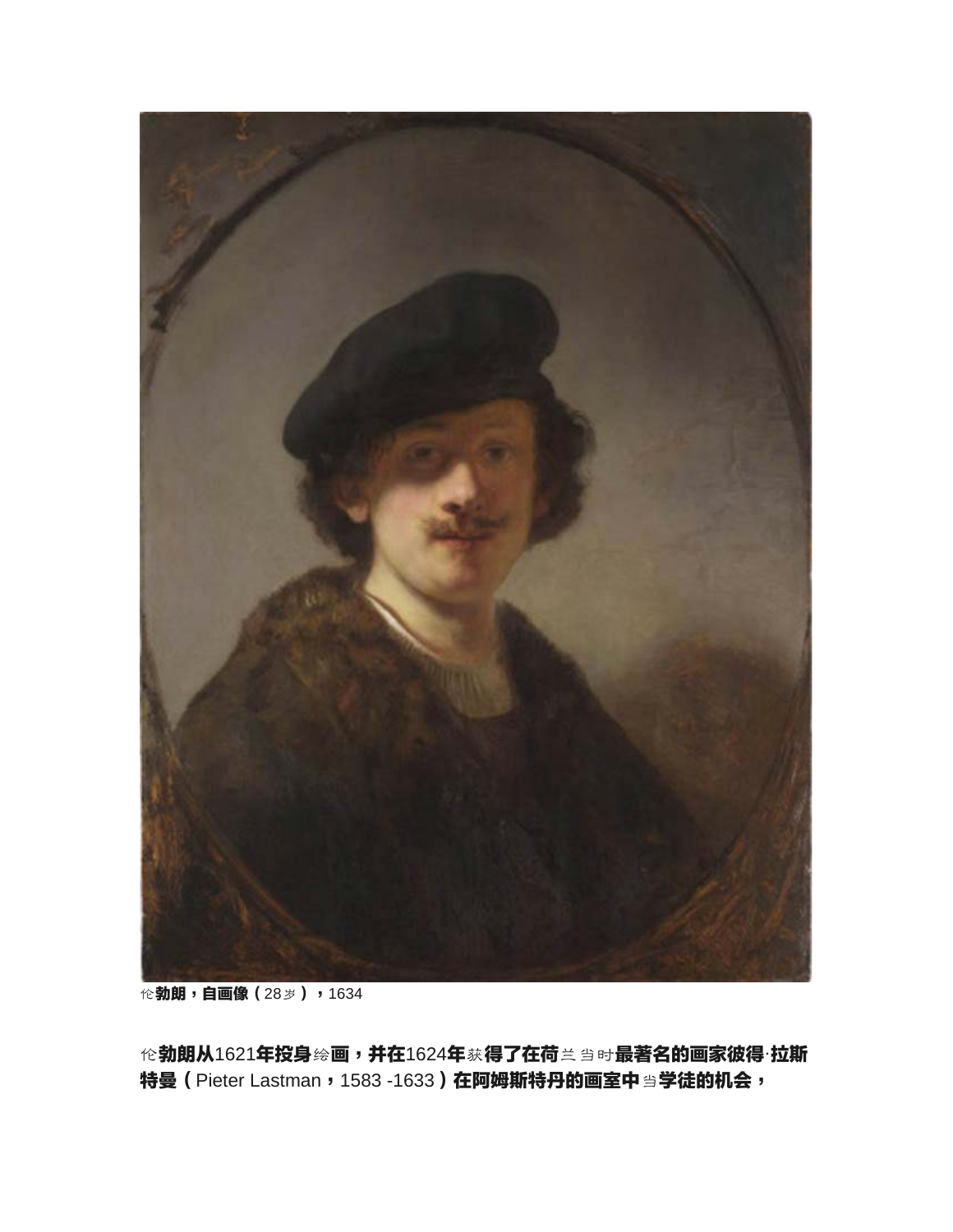在学习过程中他基本掌握油画、素描和蚀刻画的技巧并发展了自己的风格,与同门 好友扬·列文斯(Jan Lievens)在家乡莱顿开画室招徒作画<sup>。</sup>



扬·**列文斯,玩纸牌的人,1625** 

与很多其他荷兰黄金时代的艺术家不同,伦勃朗的很多作品给人一种深暗的棕色, 却在亮部以闪光的颜色形成生动的对比,这种被誉为"地窖之光"的光线令人炫目,

与荷兰黄金时代第一位杰出艺术家哈尔斯的肖像呈现给人一种真实的快感不同,伦 勃朗的画却能表现更多,观者似乎能够从他的绘画中感觉出对象的热情 '孤独和苦 难,甚至通过画面中对象的眼睛洞察其内心。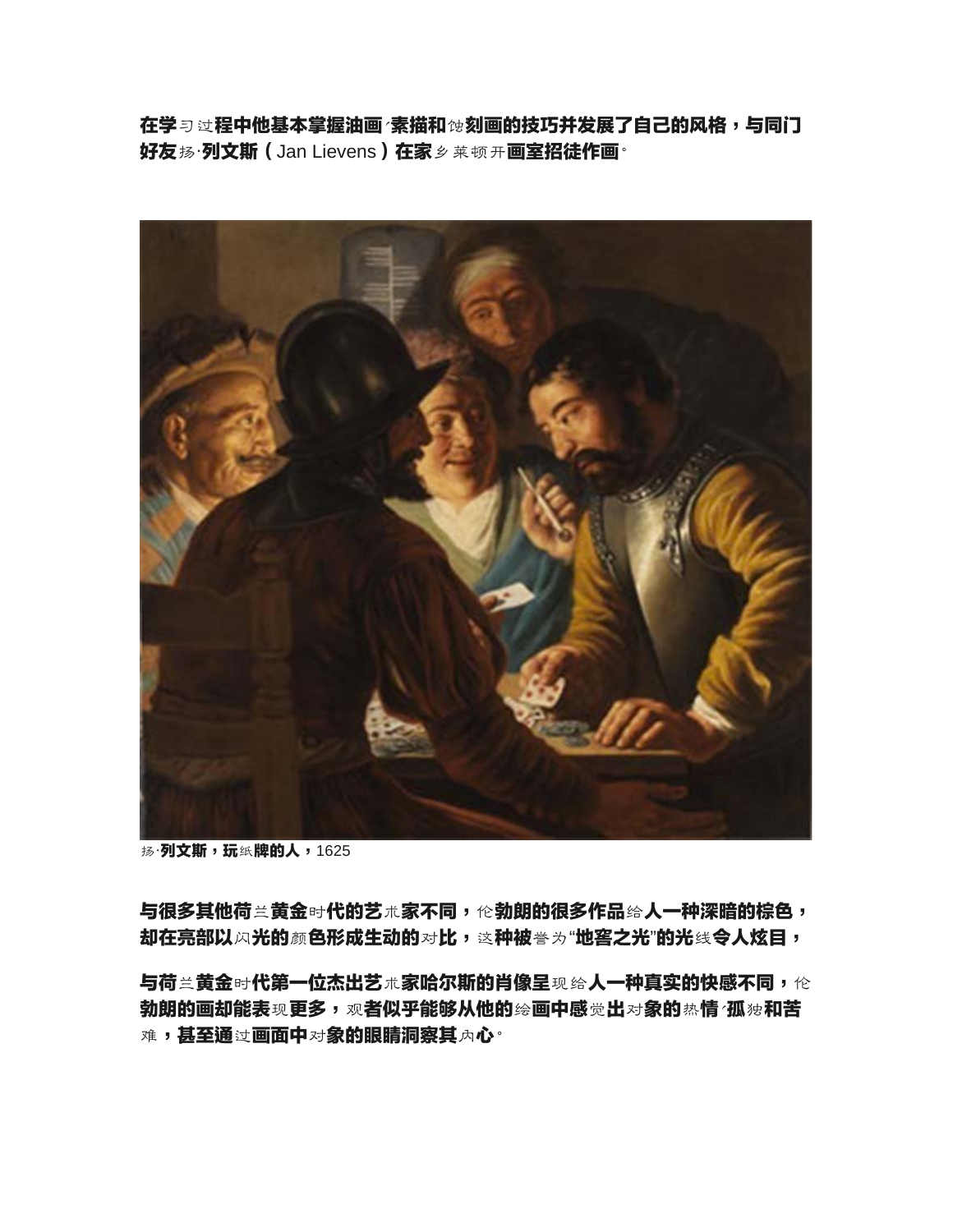

伦**勃朗,** 阅读**的智慧女神, 1635**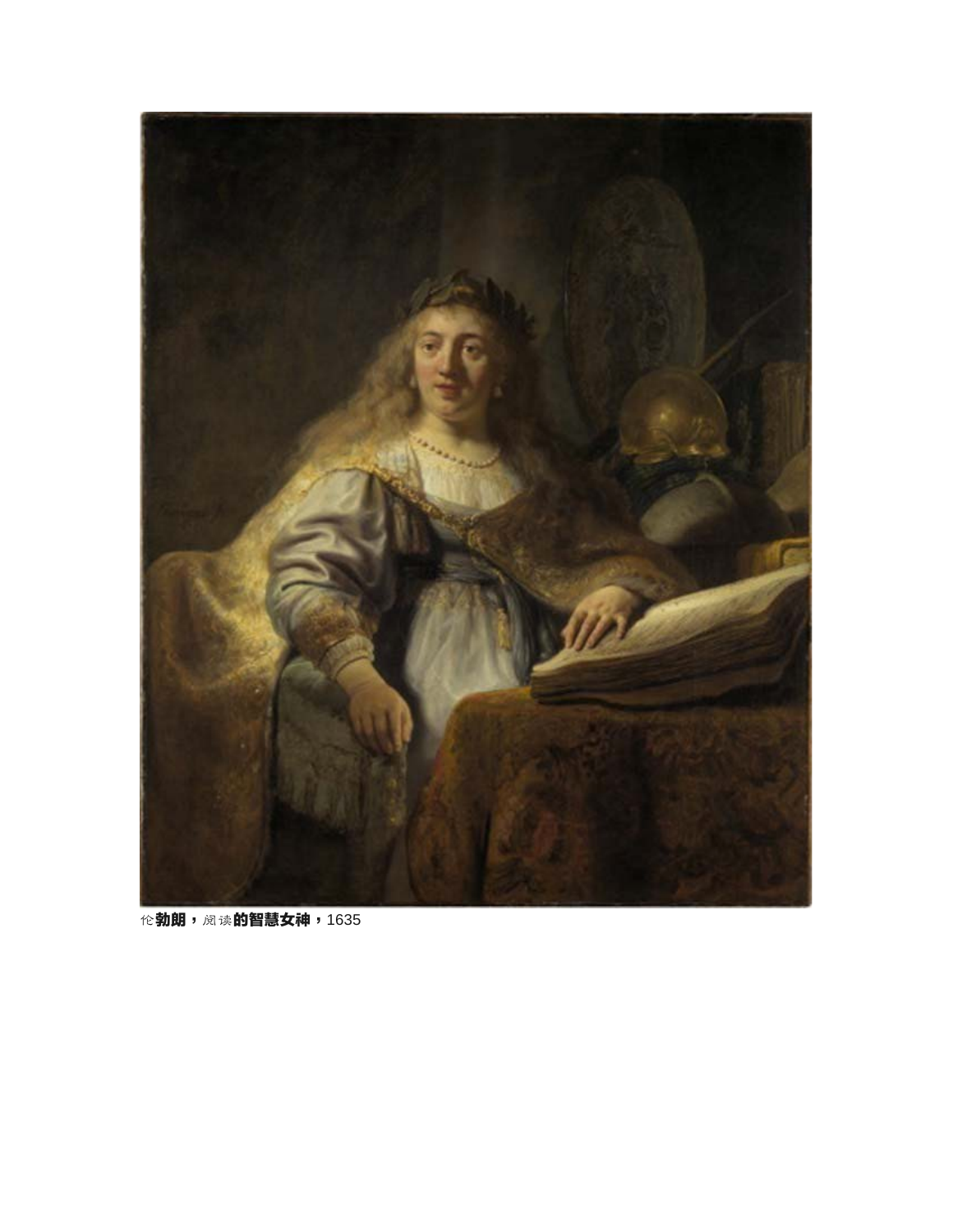

伦勃朗,女子头部,1645

1642年,伦勃朗的第一任妻子去世,而日后被认为是其代表作的"夜巡"因为未按要 求排列志愿民兵的群像而招致不满,被告上法庭。这使他在公众中的声望下降,并 开始负债"14年后,他宣布破产,他的房屋和藏品均被拿去拍卖"1669年,伦勃朗 去世之时,除了一些旧衣物和绘画用具外,几乎沒有任何财产。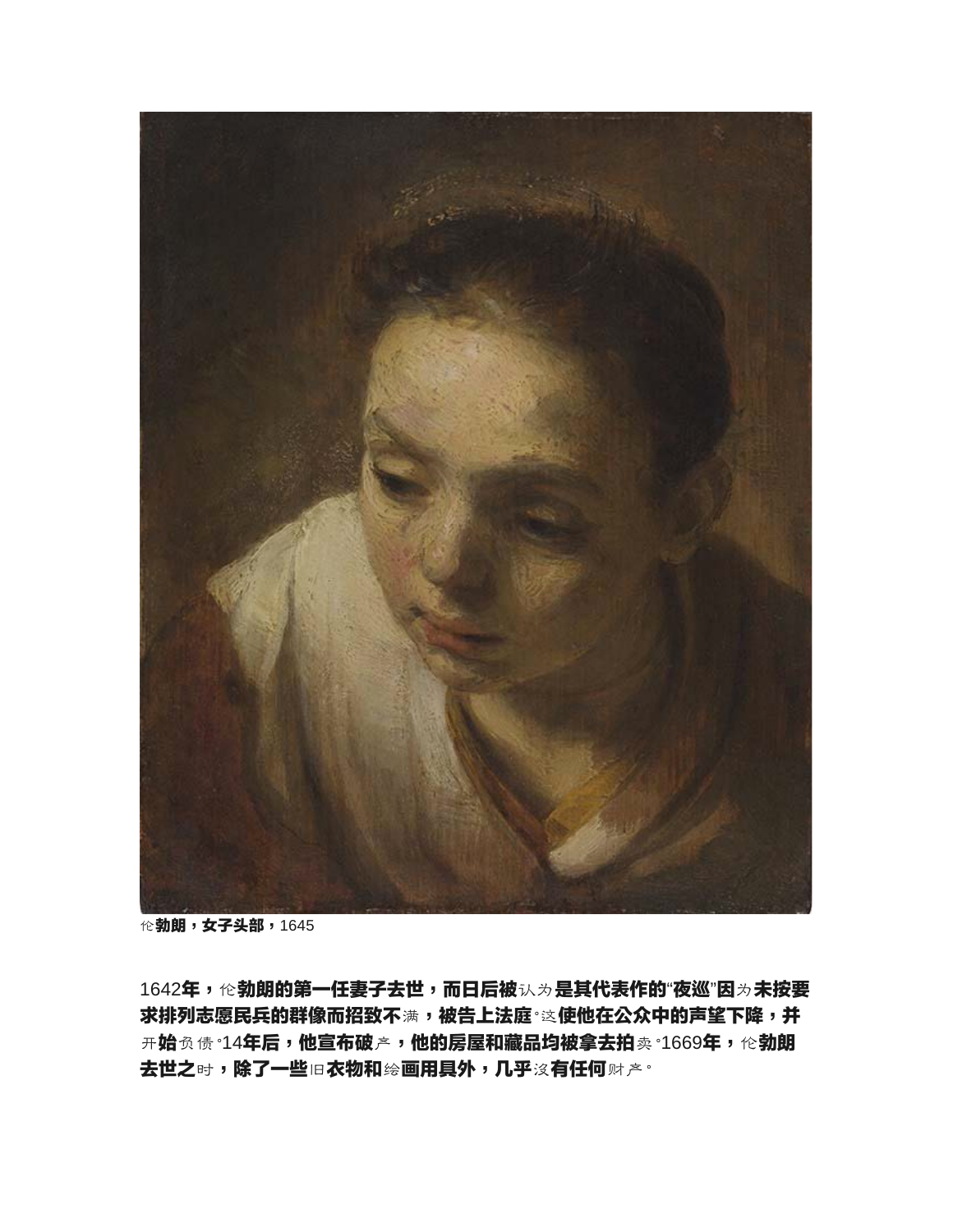

伦勃朗,老年男子肖像,1645

与伦勃朗绘画中隐含的恢弘的悲剧性不同,另一位出生于莱顿的画家扬·斯特恩的 作品则反应了生活中幽默的场景。扬·斯特恩以经营客栈为业,绘画是他的副业,这 也就给了他足够的机会去欣赏宴饮作乐的愉悦人群,其鲜明温暖的色彩让人难以忘 怀。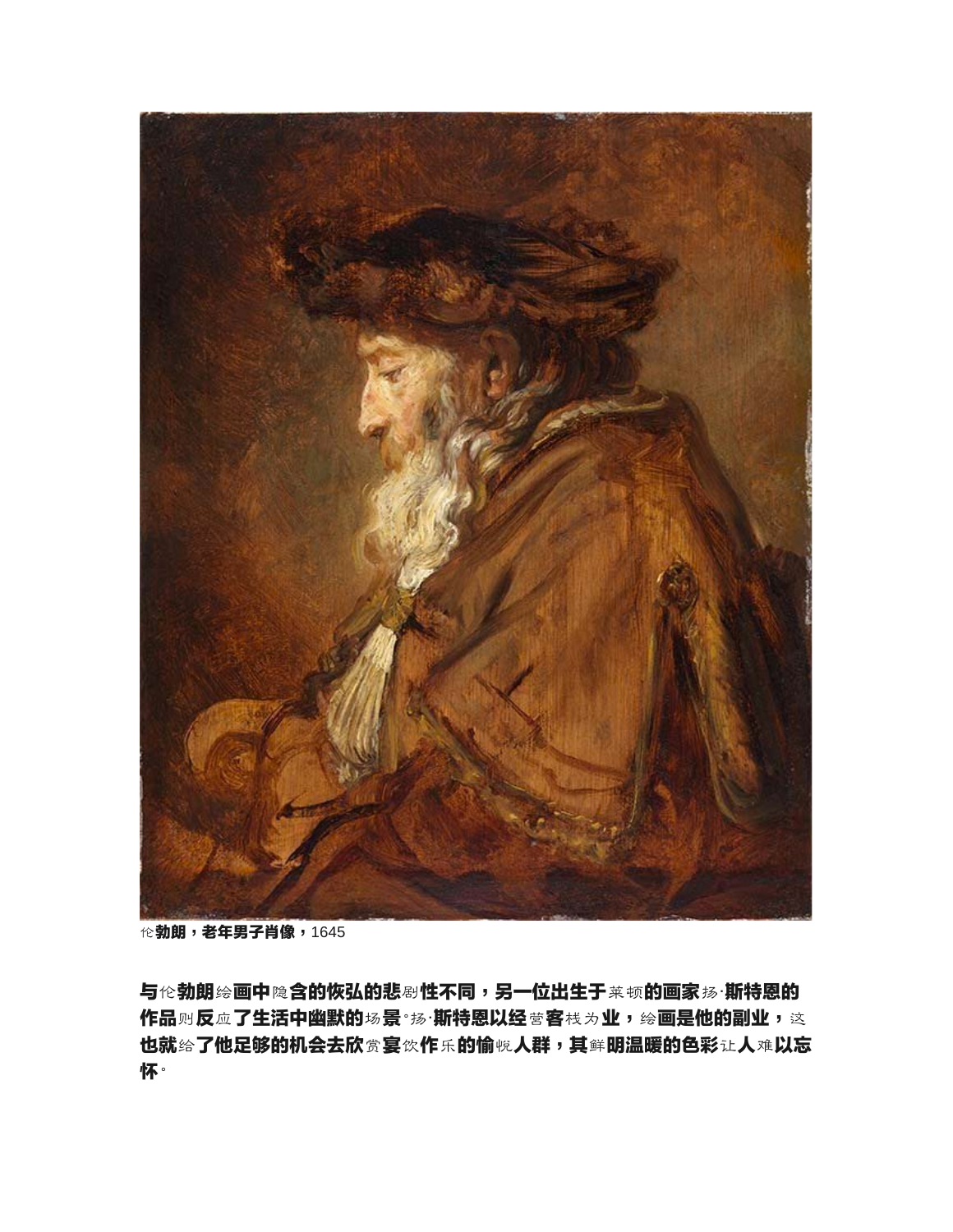

扬·**斯特恩,饭后**娱乐,1660

除此之外,从莱顿走出的画家伦勃朗的学生格里特·德奥(Gerrit Dou) / 费迪南德·波尔 (Ferdinand Bol) 等,他们的作品与伦勃朗的 情调并不相同,更擅长表现日常生活的场景,但精神却与伦勃朗接近。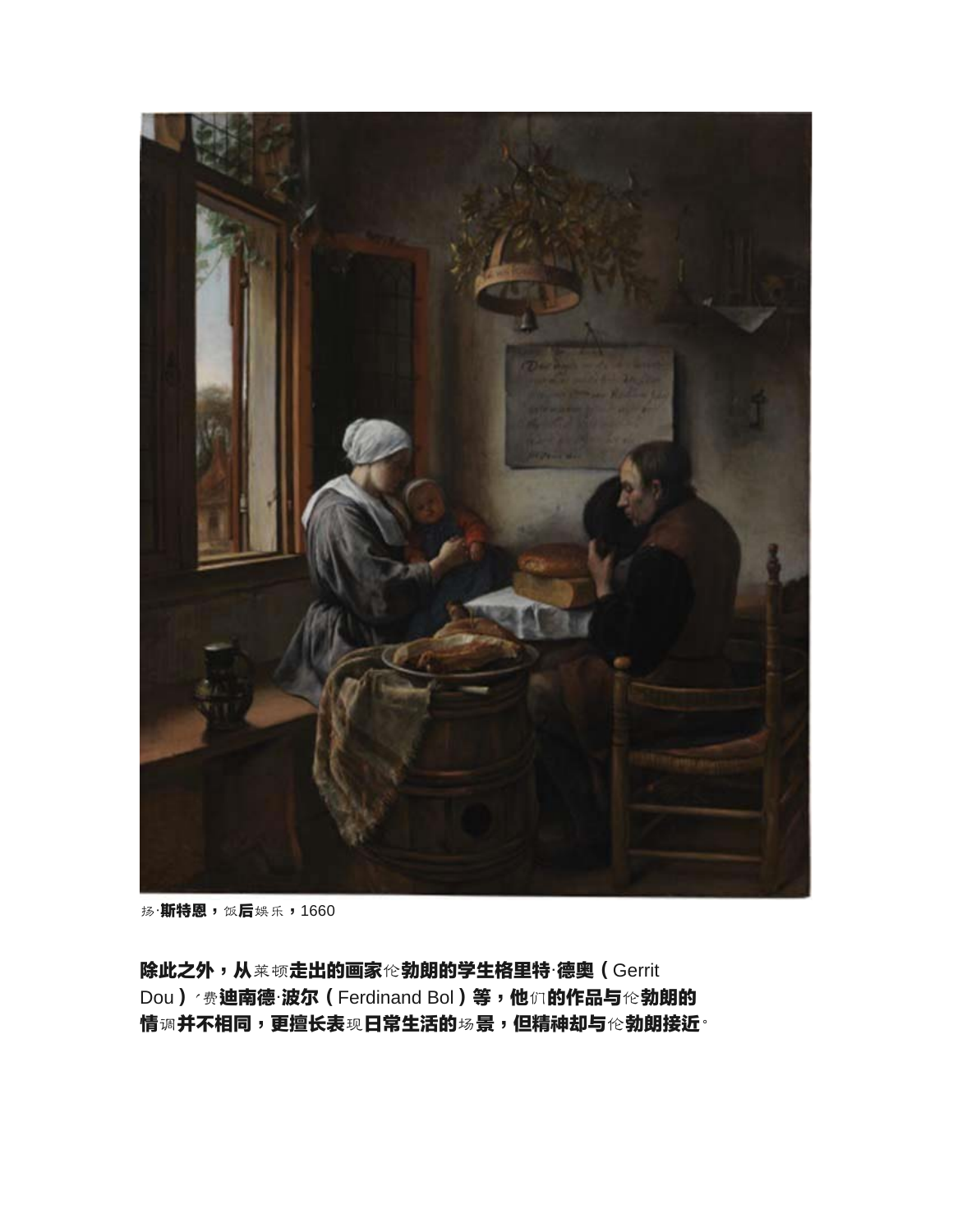

**格里特·德奥,艺术家窗口的猫,1657** 

在伦勃朗之后,荷兰黄金时代另一名最伟大的艺术家非维米尔莫属,他的作品并沒 有宏大的场面,朴素而平实的柔和画面中却可以表达物体的质感。维米尔也是观察 **日常生活最敏锐的画家之一,他对室内场景的迷恋也是独一无二的,他拒绝了传统**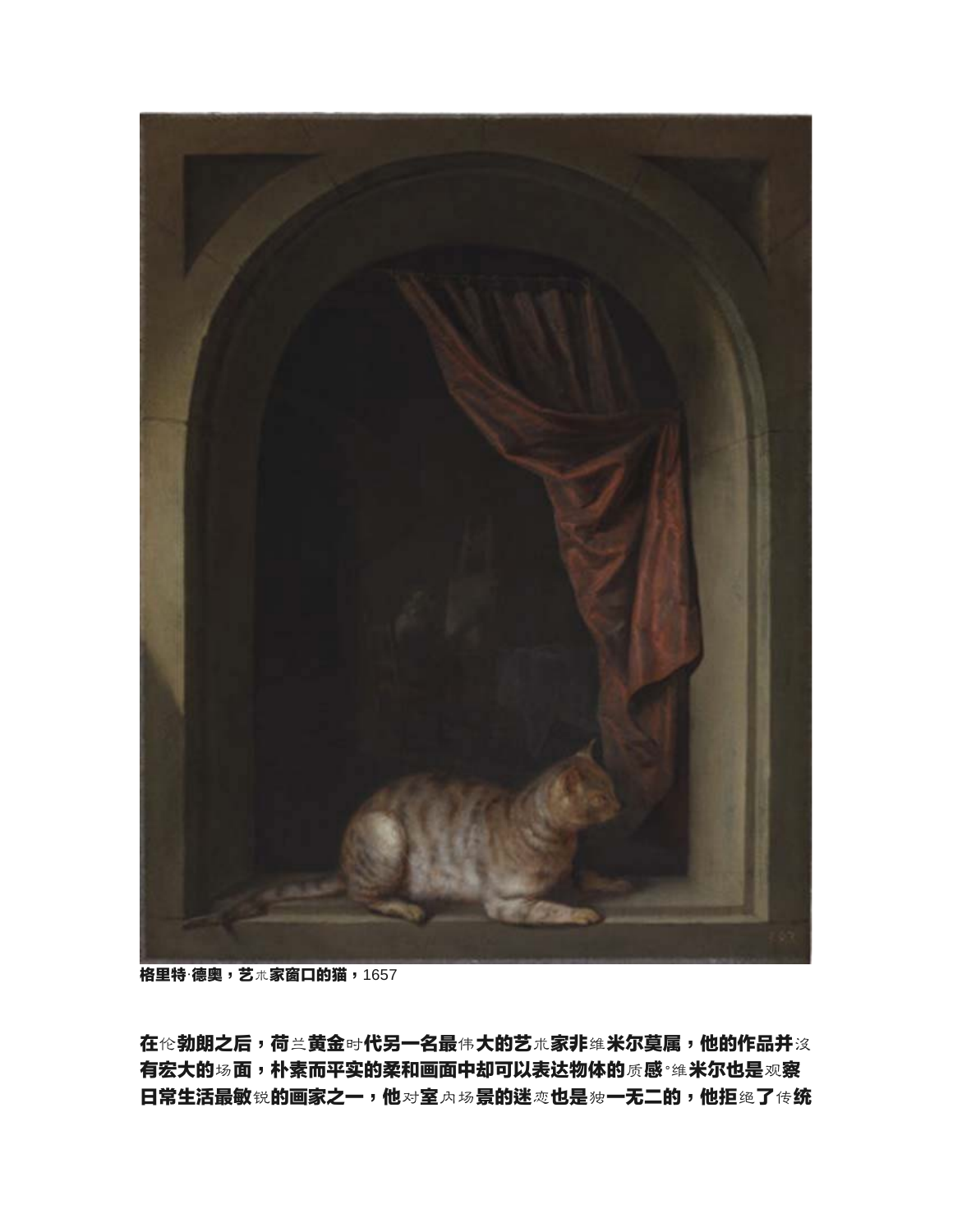绘画中对战斗、神话/殉道等大场面和嘈杂色彩的描绘,而描绘普通人生活空间的静 **谧之美 通过这些作品,也正反应出荷兰黄金时代富庶 优渥的生活<sup>。</sup>** 



维**米尔,静坐的女子,约1670-1672**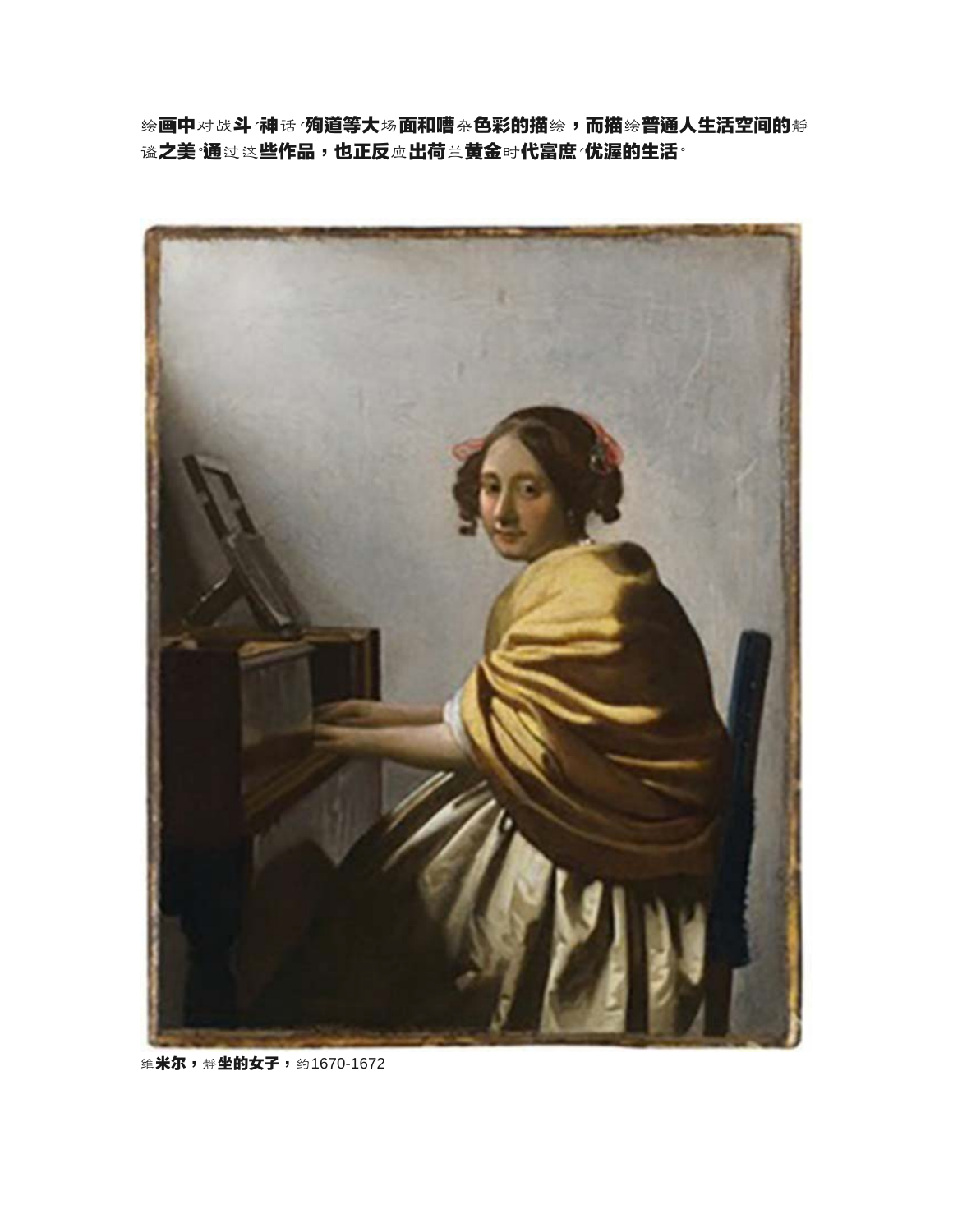## 卡普兰收藏的荷兰黄金时代

在这批荷兰黄金时代的收藏中,最令卡普兰引以为豪的是11幅伦勃朗的作品,当 他6岁时第一次看到伦勃朗的画便被深深吸引,除了荷兰莱顿地区的艺术家之外, 卡普兰还收藏有维米尔/哈尔斯等荷兰黄金时代艺术家的作品。

卡普兰在此前接受媒体采访时表示,在2003到2008年间,"我们平均每周收藏一幅 画",并且有时候一次收藏三至四幅作品。



Jacob van Loo, 阅读**的男子**, 1650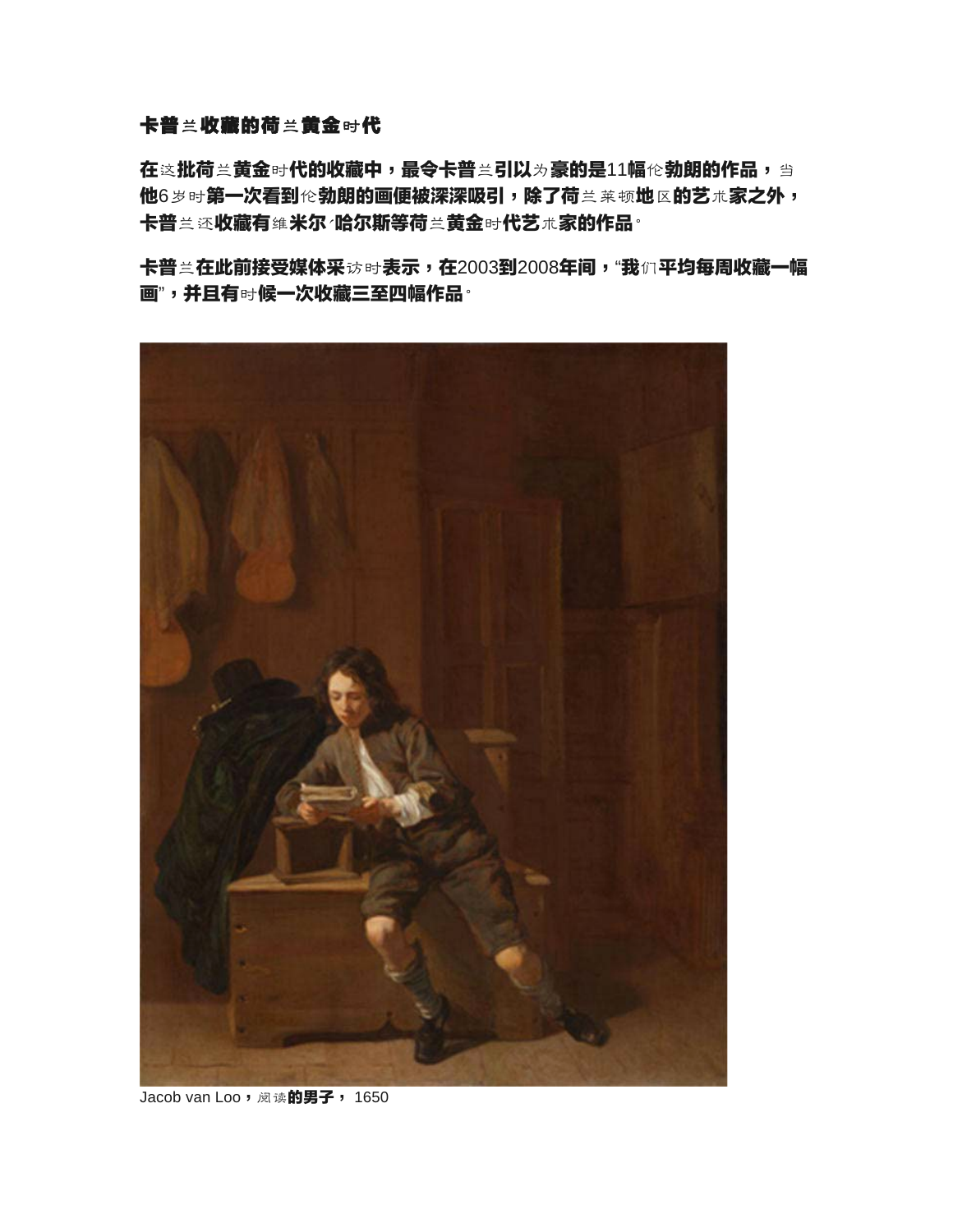苏富比(北美和南美区)董事长乔治•沃赫特 (George Wachter)谈及卡普兰, 认为他有一种"收藏的前瞻力量",并且补充到,"如果其他人想买荷兰莱顿的画,我 只能祝他好运了<sup>。</sup>" 佳士得副主席本·霍尔 (Ben Hall) 认为,卡普兰并不是一 个短期的艺术投资者,他的收藏行为足见他的"决心和勇气"。



Godefridus Schalcken, 青年男女在维纳斯边阅读, 1688-92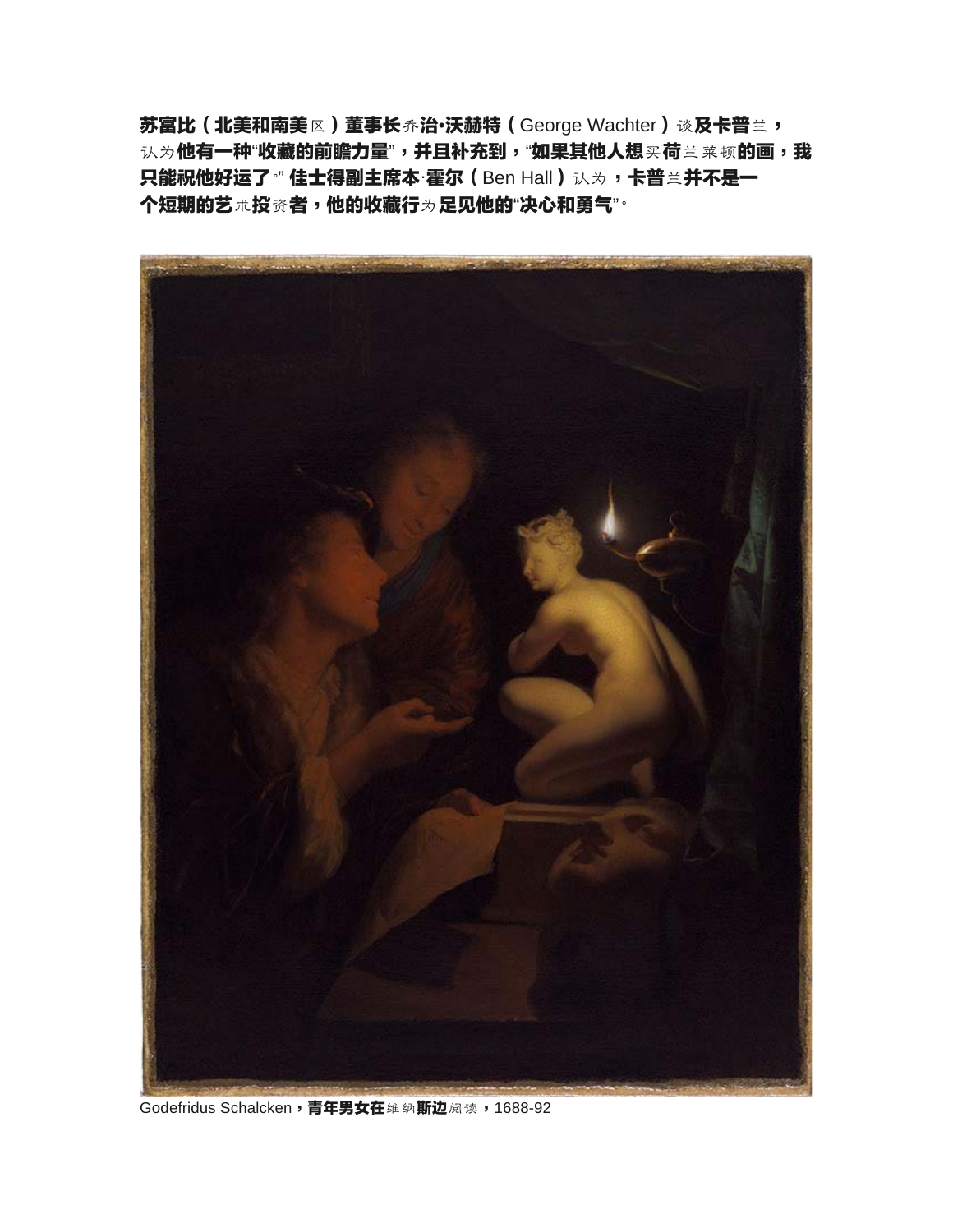在超过14年的收藏经验中,卡普兰偶尔现身拍卖行,或通过电话委托的形式收购 艺术品 但他也探索了一套非常具体的收藏作品方式,在更多的时候,他会从伦敦 或纽约的私人经销商直接购买"不过一旦拍卖会上出现顶级的作品,卡普兰会敏感 地发现它们,并且坚定地将其买下<sup>。</sup>2007年,卡普兰就曾为哈尔斯一件罕见的Sam uel Ampzing**肖像与其他买家展开角逐,并最终以高于估价2倍的价格**获**得了这件** 作品。



哈尔斯, Samuel Ampzing肖像, 1630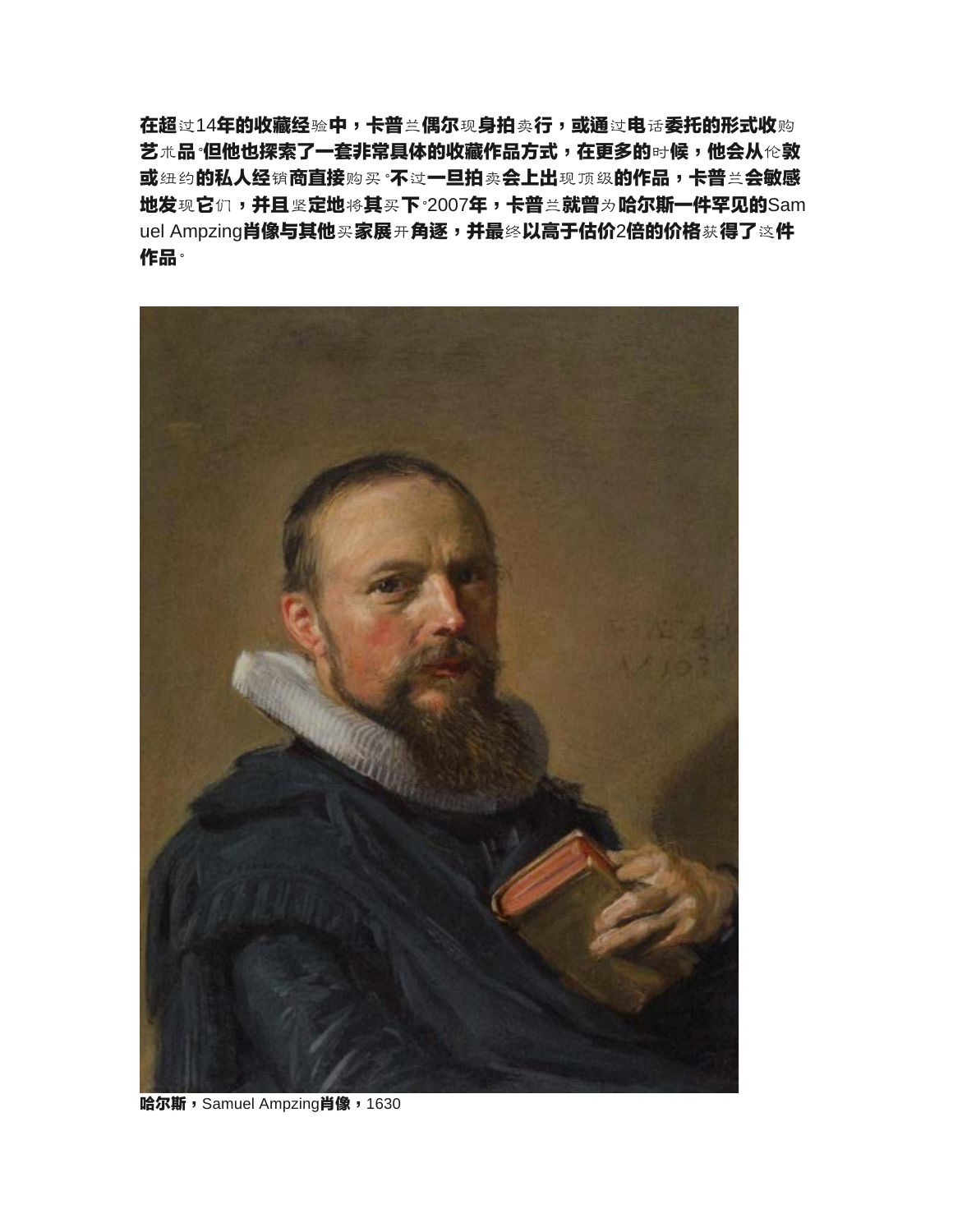但卡普兰也透露了自己仅花费了500万美元获得了伦勃朗1624年的作品"无意识病 人—气味预言"(Unconscious patient-Allegory of Smell)。这件作品由新泽西一 家名叫Nye&Company的小型拍卖行在郊区地下室发现,且当时卖家对这件作品 一无所知,该有任何头衔和艺术家归属,估价仅仅500美元·两位有经验的法国经 销商认定其为伦**勃朗的作品,并以100万美元收**购了该**作品,隔天就**卖给了卡普兰  $\cdot$ 这**件作品是伦勃朗描绘感官世界的五张作品之一,**这五张**作品现存三张,而卡普** 兰拥有其中的两张。



伦勃朗,无意识病人—气味预言,1624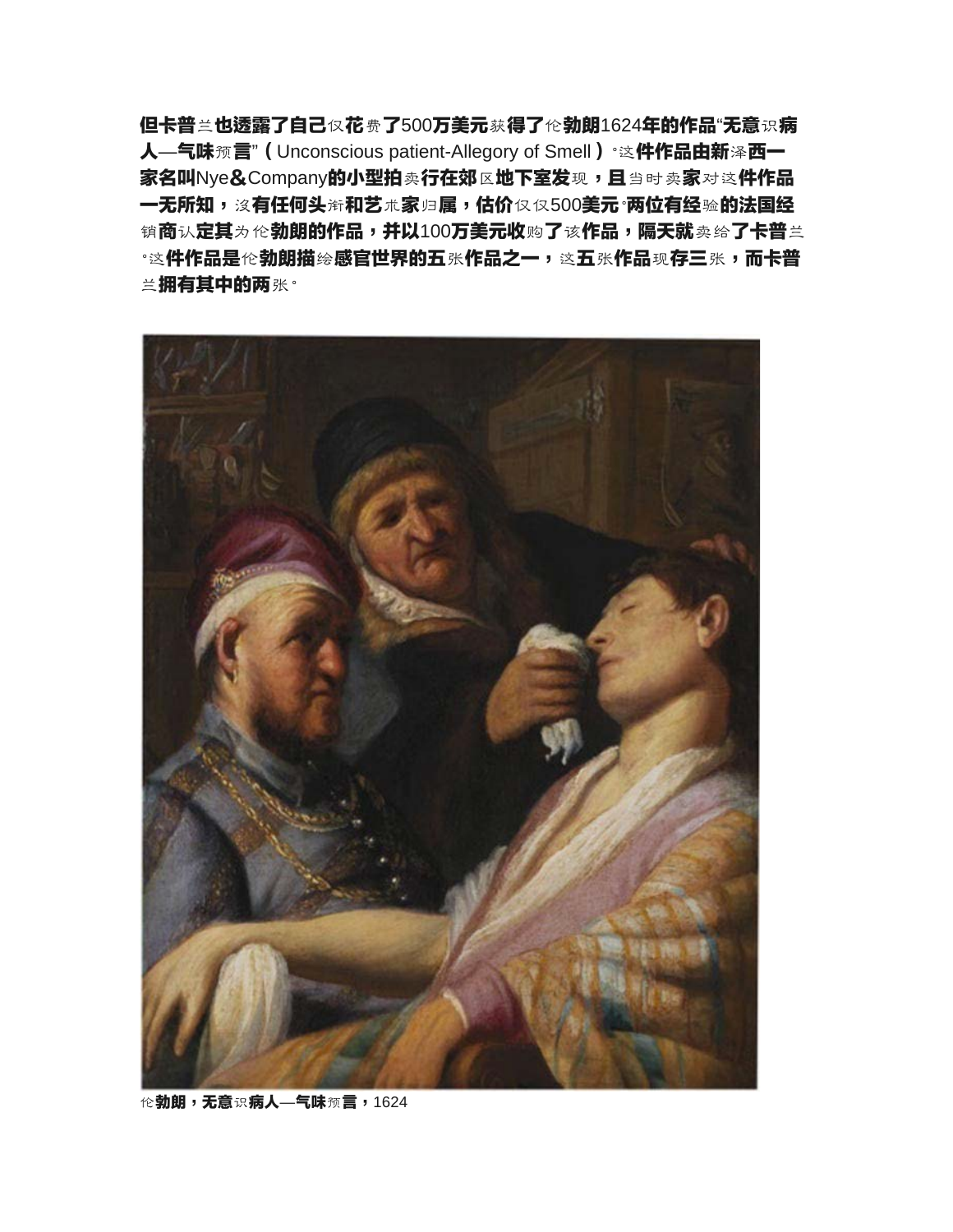如今,卡普兰首次将这些购于拍卖行或是私人收藏的绘画在公共领域展出,希望有 更多的人可以分享自己看到这些画的快乐。

而在卢浮宫展出之际,卡普兰将伦勃朗学生费迪南德·波尔 (Ferdinand Bol) **的画作"瑞贝卡和伊莉莎在井边" (Rebecca and Eliezer at the Well, 1645-1646)** 捐赠给卢浮宫<sup>。</sup>据悉,这件作品是卡普兰于2009年用130万欧元收购的<sup>。</sup>那时候,他 还不知道,他当时的竞争对手之一,就是卢浮宫·卡普兰表示:"我们的策略是,如 果我们知道有博物馆也筹措到足够资金来竞争某幅作品,我们不会夺人所爱。"



**费迪南德·波尔,瑞贝卡和伊莉莎在井边,1645-1646**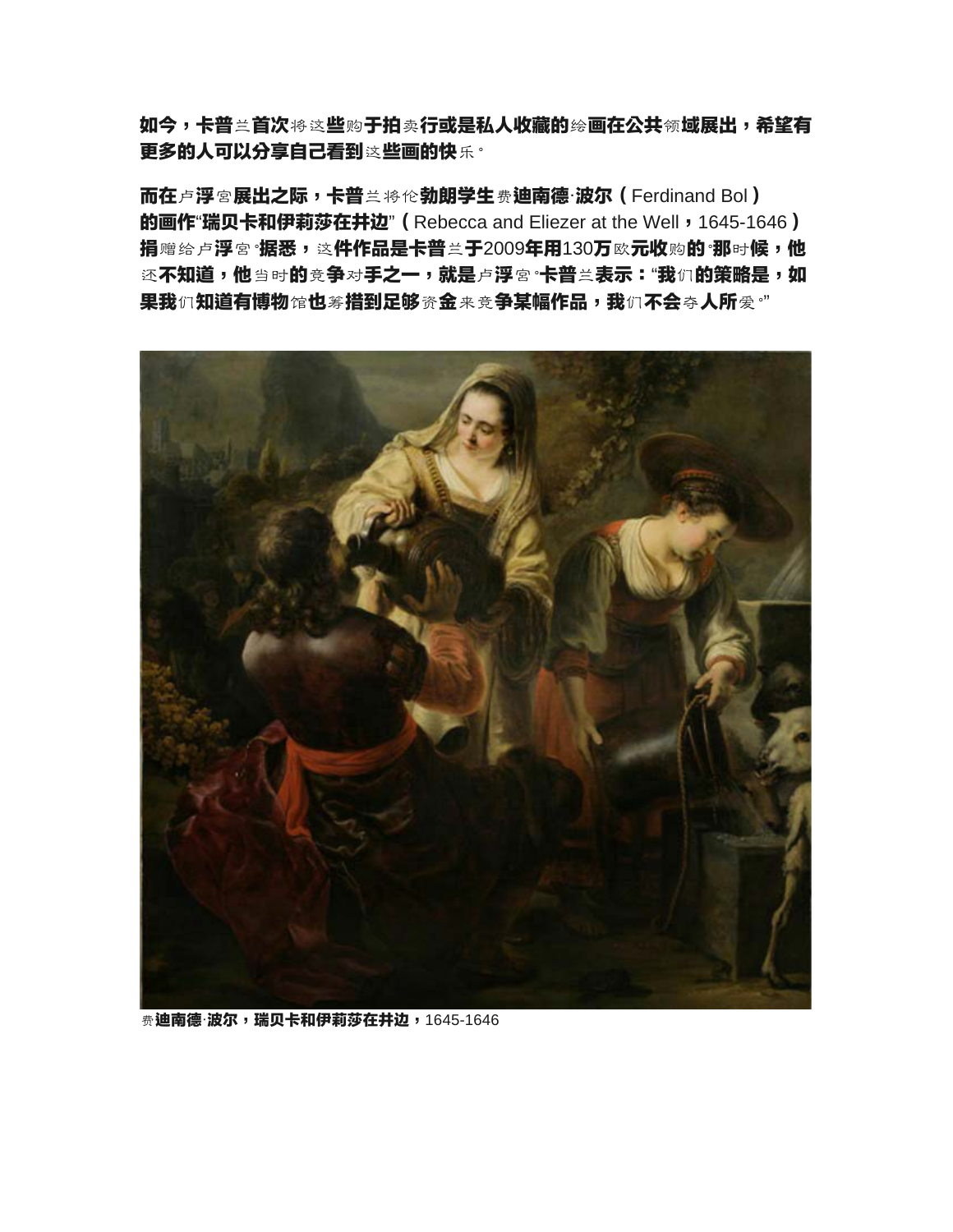后来,当他得知自己的竞争对手是卢浮宫,卡普兰提出将这幅作品长期租借给对方 **•卢浮宫通常也不会在自己的展厅中展示租借的画作,但这幅作品是一个例外,20** 10**年起,它就展示于卢浮宫的荷**兰绘**画展厅·而今,它将成为其永久的居所**"这是 个意外,"卡普兰表示,"它本来就该在那里的。"

"荷兰莱顿艺术展:伦勃朗和他的时代"将于2017年6月17日至9月3日在北京国家博 物馆/2017年9月23日至2018年2月25日在上海龙美术馆(西岸馆)展出<sup>。</sup>

卡普兰荷兰黄金时代收藏:



Isaac Jouderville, 伦**勃朗肖像**, 1631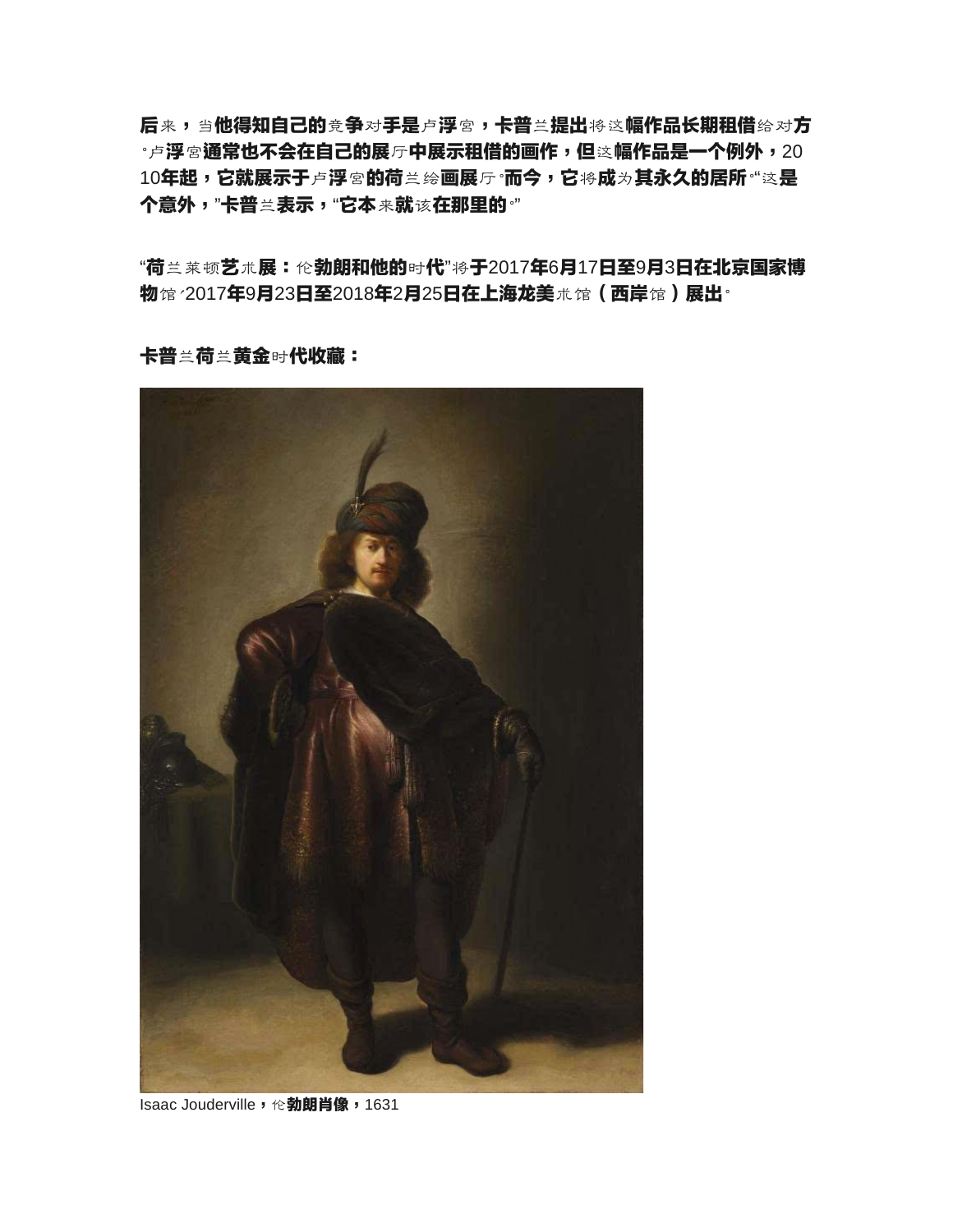

格里特·德奥,写作的学者,1635



扬·列文斯,戴斗篷和头巾的男孩,1631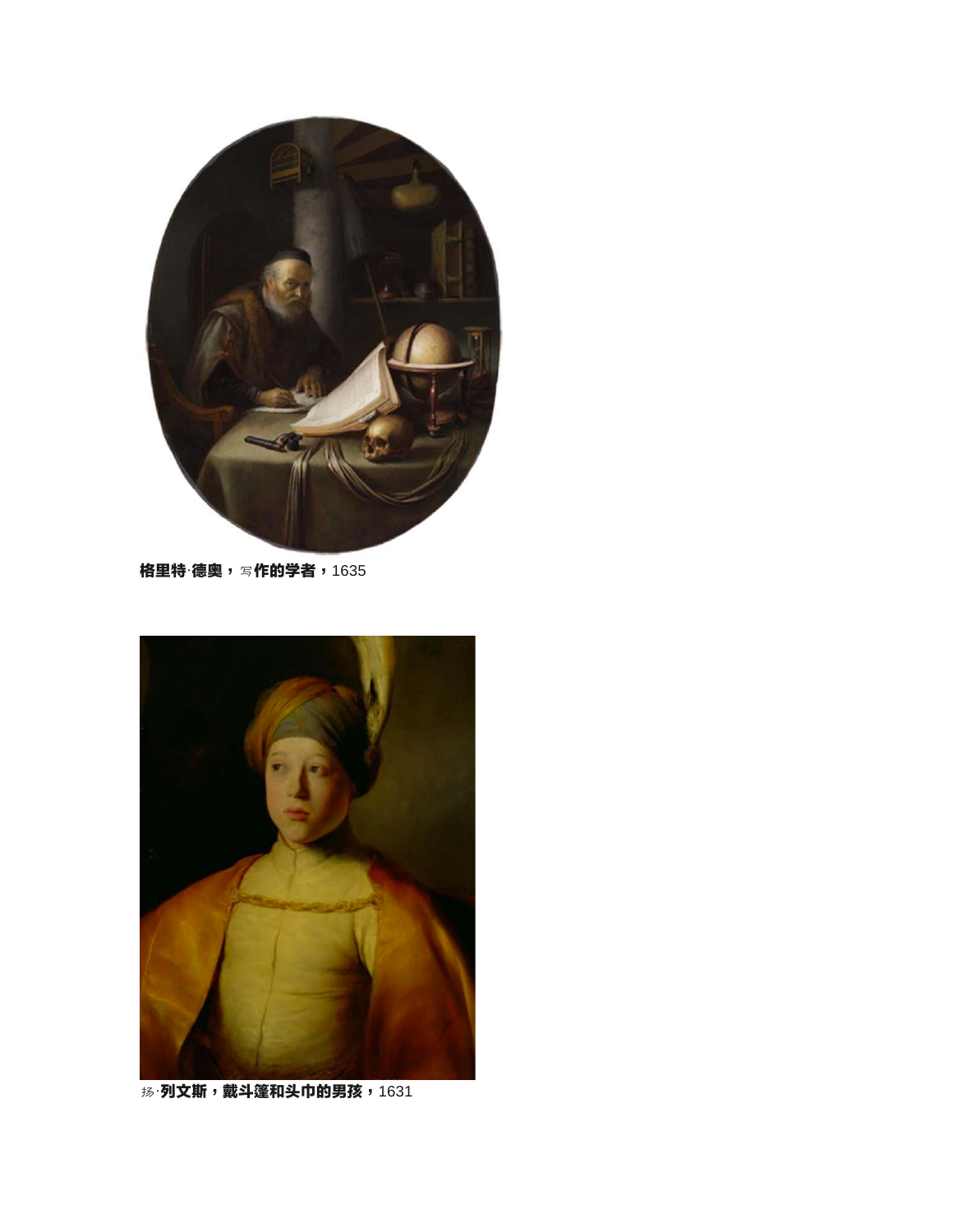

扬·**斯特恩,弹琴的自画像,1664**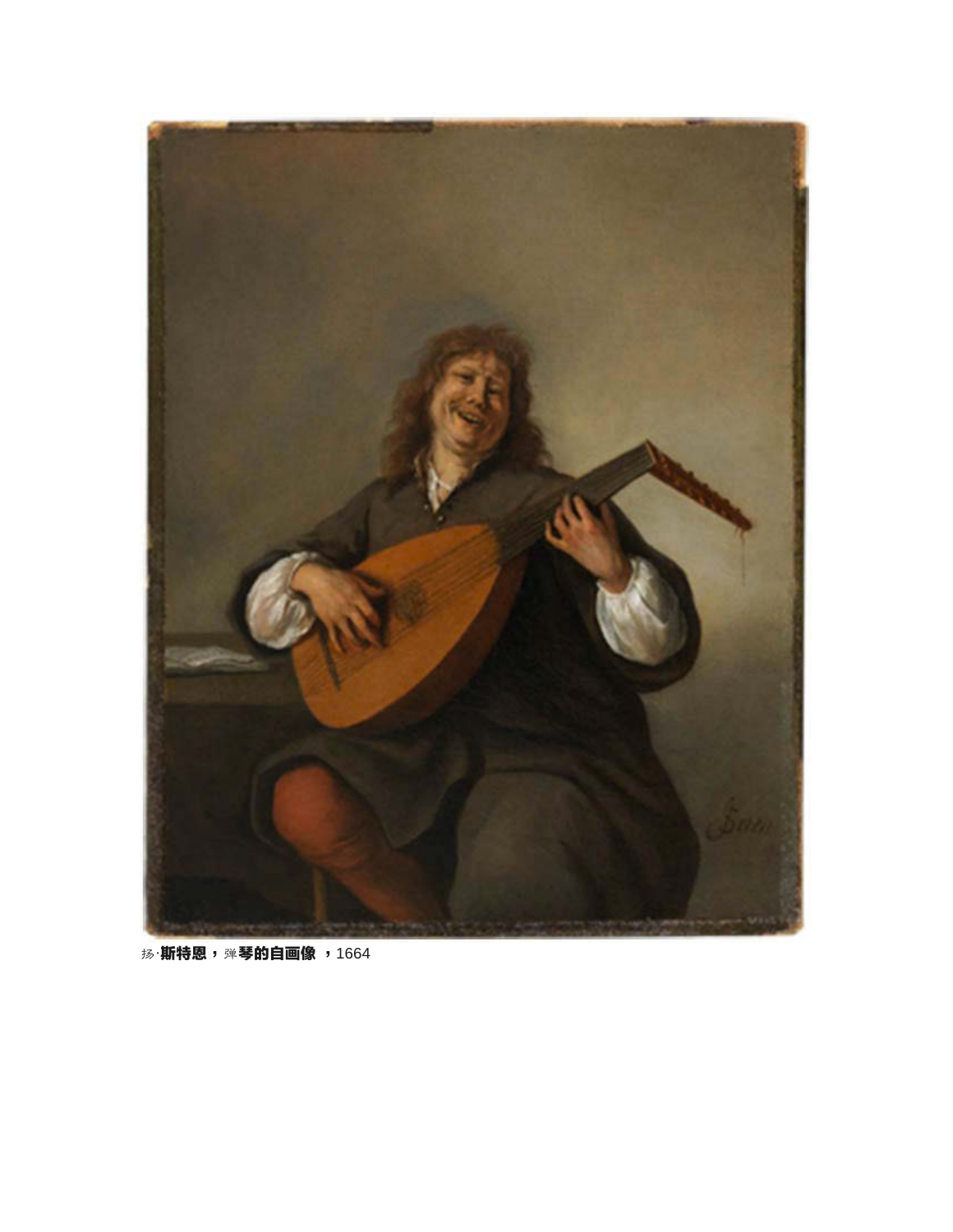**Phoenix Art 6 June 2017 Staff report** 

**"Rembrandt and Vermeer come to China with masterpieces from the Dutch Golden Age"**

*Editor: Following the conclusion of its exhibition at the Louvre, "Rembrandt and His Time – An Exhibition by The Leiden Collection" will be unveiled at the National Museum of China on June 17. The show will then open at the Long Museum of Shanghai on September 23, and later on at The Louvre Abu Dhabi. It represents the most important part of the private collection of an American business tycoon. The 70 paintings exhibited cover almost all of the artistic styles of the Dutch Golden Age.*

The forthcoming "Rembrandt and His Time – An Exhibition by The Leiden Collection" will showcase carefully selected pieces from The Leiden Collection, which was established by the American business tycoon Thomas S. Kaplan and his wife Daphne Recanati Kaplan. Visitors will be able to feast their eyes on some 70 paintings by masters of the Dutch Golden Age, including 11 works by Rembrandt (one of them was recently attributed to him), one piece by Vermeer (which will mark the first time that his work is exhibited in China), works by genre painter Jan Steen, and paintings by Frans Hals – thereby encompassing almost every artistic style from that era. This collection is regarded as the largest private collection of  $17<sup>th</sup>$  century Dutch paintings.

### *Rembrandt of Leiden and the Dutch Golden Age*

Rembrandt was born in 1606 in the town of Leiden in the Netherlands. In addition to *The Night Watch*, which plunged him into a lawsuit, he also left to the world a series of outstanding self-portraits. These represent a form of autobiography of the Dutch master, depicting him from the young, handsome, stylish and successful painter, to the lonely old man of his later years. Featured in this exhibition is the self-portrait of a 28-year-old Rembrandt, when he was an artist living in Amsterdam. Spirited and full of aspirations, he was among the major portrait painters of the time. He married a wealthy young woman and began his self-portrait collection that same year.

Rembrandt started his painting career in 1621. He became an apprentice to the renowned Dutch painter Pieter Lastman at his Amsterdam studio in 1624. During his studies, he learned the skills of oil painting, sketching and etching, and developed a style of his own. He later opened a studio with his close friend Jan Lievens in their hometown of Leiden, and started accepting students. Unlike many other Dutch Golden Age artists, Rembrandt used a dark brown color as background in many of his works, but illuminated some parts of the canvas to form a vivid contrast. This technique is known as "cellar light" and is quite dazzling.

More emotions arguably can be felt through Rembrandt's paintings than realistic pleasure can be derived from works by Hals, the first outstanding portrait painter of the Dutch Golden Age. Viewers can sense the passion, loneliness, and suffering of Rembrandt's characters – even seeing right into their souls through their eyes on the paintings.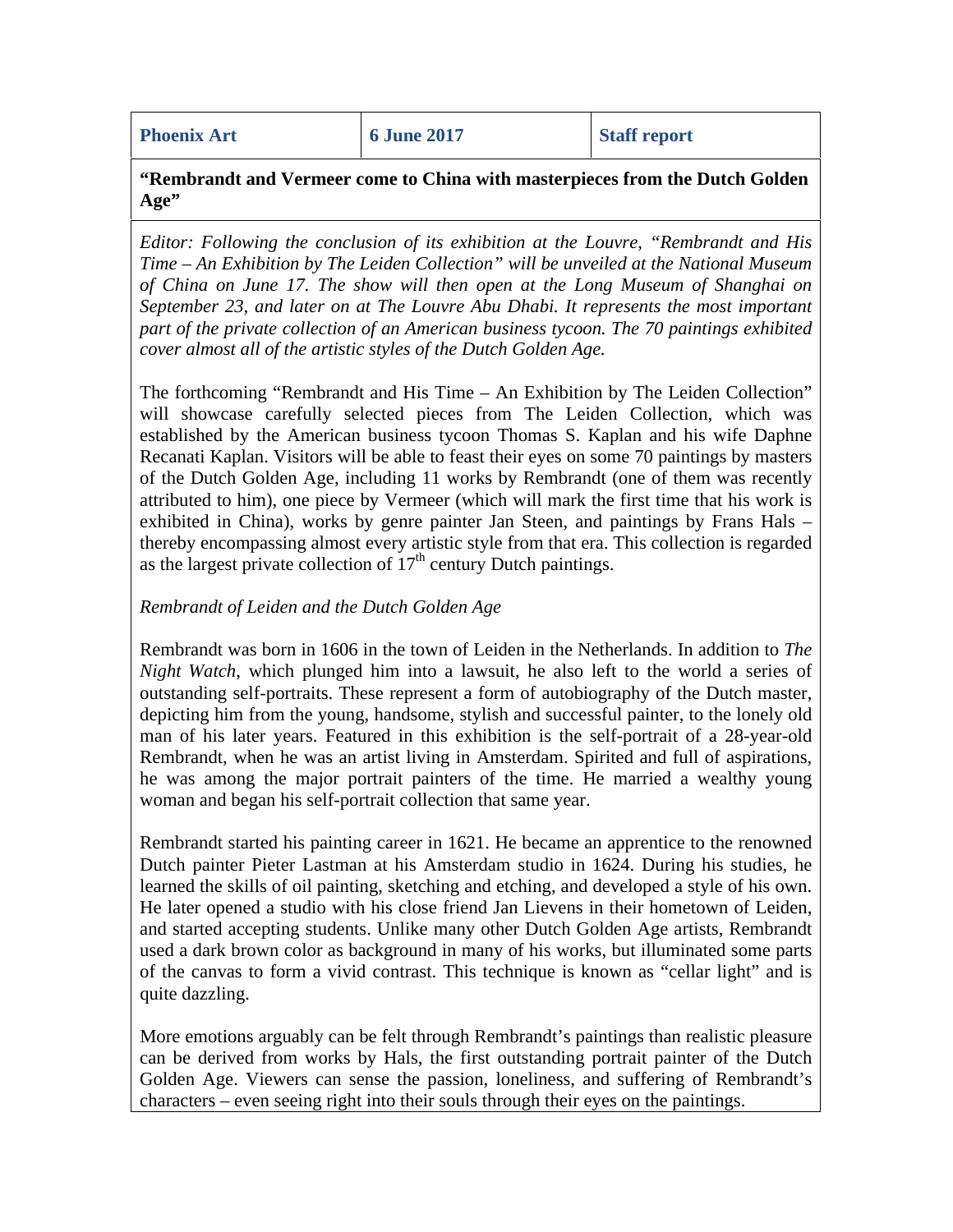Rembrandt's first wife died in 1642. *The Night Watch* later became a source of legal trouble, despite being regarded as one of his most iconic works. At the crux of the issue was the claim that the order of the militias on the painting had not been arranged according to instructions. This greatly affected Rembrandt's reputation and his debts started to accumulate. He declared bankruptcy 14 years later. His houses and collections were subsequently auctioned off. When Rembrandt died in 1669, he hardly owned anything except for some old clothes and paintings.

In contrast to the tragedies that were implied in many of Rembrandt's paintings, another painter born in Leiden, Jan Steen, reflected the more humorous scenes of life. Jan Steen was an inn-keeper who painted as a side activity. Through his main occupation, he had plenty of opportunities to observe people feasting and enjoying themselves, which gave his paintings exceptional warmth and brightness.

Rembrandt's students, who were also artists from Leiden, such as Gerrit Dou and Ferdinand Bol, developed different styles from the master's. They specialized in depicting scenes of ordinary life, yet their paintings kept a spirit akin to Rembrandt's.

Vermeer was another major Dutch Golden Age artist. His works did not include grand scenes, but focused on the texture of objects in a simple and harmonious style. Vermeer was also one of those painters who had a keen eye for life. His obsession with domestic scenes was quite unique. He rejected the traditional themes of warfare, mythology, martyrdom, and other imposing scenes, and chose instead to depict the quiet beauties of ordinary life. These works also reflected the affluence and colorfulness of the Dutch Golden Age era.

## *The Dutch Golden Age as collected by Kaplan*

In his Dutch art collection, the pieces that Thomas Kaplan is most proud of are the 11 works by Rembrandt. His deep attraction to the master's paintings can be traced back to his childhood – at age 6. In addition to works by Leiden artists, Kaplan also collects other Dutch Golden Age painters, such as Vermeer and Hals.

In an interview, Kaplan revealed that between 2003 and 2008, he would on average acquire one painting per week – and, occasionally, even three to four at a time. Speaking about Kaplan, the Chairman of Sotheby's North America and South America, George Wachter, shared that "he has foresight when it comes to collecting." He added: "If anyone else would want to buy the Leiden paintings, I could only wish them good luck." Vice president of Christie's Ben Hall believes that Kaplan is not a short-term investor, and that his collecting method actually reflects his "courage and determination". Throughout his 14 years of collecting, Kaplan sporadically appeared at auction houses, or bought art by telephone commission. But he also followed a very specific collecting method in buying directly from private dealers in London or New York. Once top works would appear at an auction, he would be able to get a feel for them and bid decisively. In 2007, Kaplan entered into a bidding war to secure *Portrait of Samuel Ampzing* by Hals and won the work by paying double the starting price.